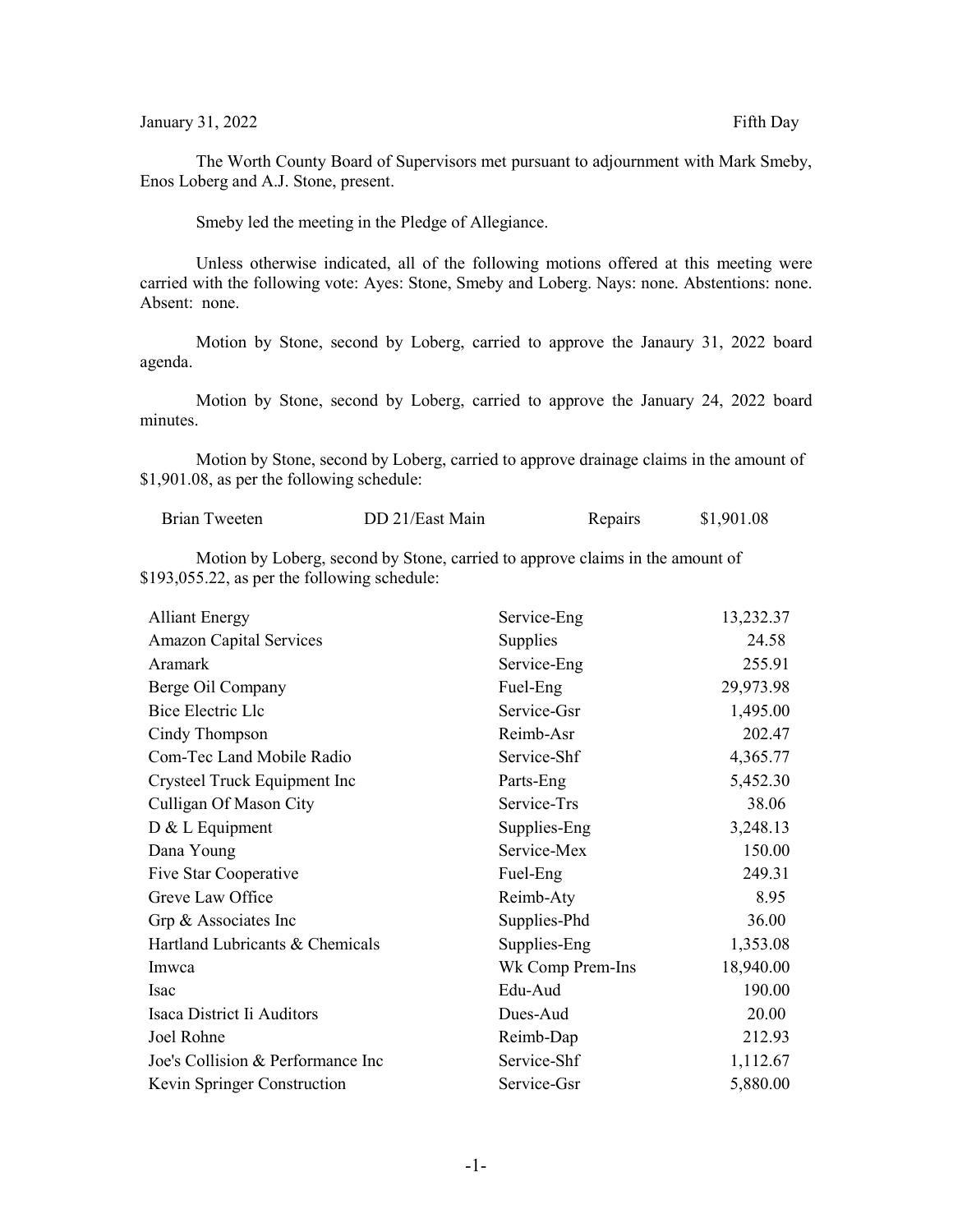| Knudtson Automotive Service   | Service-Shf          | 78.44      |
|-------------------------------|----------------------|------------|
| <b>Lawson Products Inc</b>    | Supplies-Eng         | 187.80     |
| Mail Services Llc             | Service-Trs          | 290.48     |
| Manly Junction Signal         | Service-Sup & Aud    | 356.87     |
| Marco Technologies Llc        | Service-Dap          | 191.06     |
| Mason City Fire And Rescue    | Service-Mex          | 500.00     |
| Matt Parrott/Storey Kenworthy | Supplies-Trs         | 39.17      |
| Mediacom                      | Service-Gsr          | 297.05     |
| Mk Service & Repair           | Service-Eng          | 591.89     |
| Northwood Anchor Inc          | Service-Sup & Aud    | 527.19     |
| Pathology Assoc Of Mason City | Service-Mex          | 750.00     |
| Peopleservice Inc             | Service-Wat & Wwt    | 14,725.00  |
| Plunkett's Pest Control Inc   | Service-Ema          | 31.20      |
| R80 Llc                       | Fuel-Gsr             | 79.72      |
| Reinhart Food Service Llc     | Supplies-Shf         | 398.12     |
| Servpro Of Mason City         | Service-Gsr          | 1,852.80   |
| <b>Staples Credit Plan</b>    | Supplies             | 22.07      |
| Teresa Olson                  | Mileage-Rec          | 53.82      |
| <b>Trading Post</b>           | Supplies-Eng         | 195.14     |
| Uline Inc                     | Supplies-Gsr         | 1,687.02   |
| Vanguard Appraisals Inc       | Service-Asr          | 30,123.90  |
| Verizon Wireless              | Service-It/Gis       | 198.40     |
| Visa                          | Service-Eng          | 3,308.52   |
| Winnebago Co Auditor          | Service-Soc          | 3,511.43   |
| Worth Co Emergency Mgmt       | 3rd Qtr Pymt-Dis/Ema | 18,636.25  |
| Worth County Engineer         | Fuel-Ema             | 149.52     |
| Ziegler Inc                   | Parts-Eng            | 27,830.85  |
|                               | <b>Grand Total</b>   | 193,055.22 |

Motion by by Loberg, second by Stone, carried to approve the Class E Liquor License with ownership updates for Kum & Go LC d/b/a Kum & Go #119.

Motion by Stone, second by Loberg, carried to approve the addendum to Agreement for Law Enforcement between Worth County and the City of Fertile.

Motion by Stone, second by Loberg, carried to approve Resolution 2022.01.31 Setting Court Appointed Attorney Fee Schedule for Cases within Worth County:

## **Resolution No. 2022.01.31**

**WHEREAS,** there are several types of court appointments for cases in which Worth County may be responsible for legal fees of said court appointments; and

**WHEREAS**, it is desirable to set a comprehensive court appointed attorney fee schedule for situations where the County may be held responsible to be consistent with Iowa Code section 815.7.